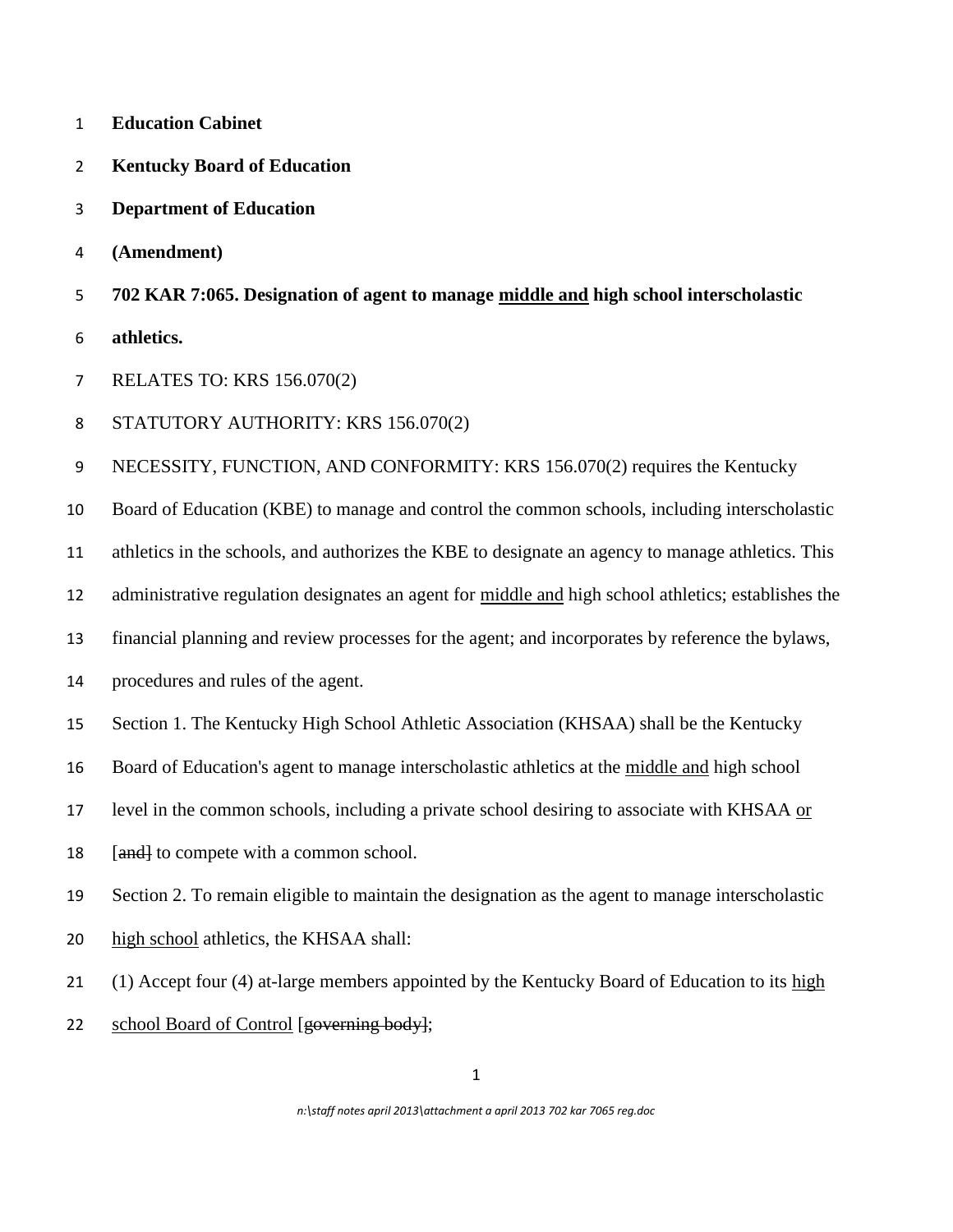| (2) Sponsor an annual meeting of its member high schools; |  |
|-----------------------------------------------------------|--|
|-----------------------------------------------------------|--|

- (3) Provide for each member high school to have a vote on KHSAA constitution and bylaw
- changes submitted for consideration;
- (4) Provide for high school regional postseason tournament net revenues to be distributed to the
- member high schools in that region participating in that sport, utilizing a share approach
- determined by the high schools within that region playing that sport;
- (5) Provide, following a grandfathering period for prior participants, for students desiring to
- participate at the high school level (regardless of level of play) to be enrolled in at least grade
- seven (7);
- 10 (6)  $[4, 5]$  Require its governing body to annually establish goals and objectives for its
- commissioner and perform a self-assessment and submit the results annually to the KBE by
- 12 December [<del>October</del>] 31;
- 13 (7)  $[(6)]$  Advise the Department of Education of all legal action brought against the KHSAA[ $\rightarrow$ y October 31];
- 15 (8)  $(7)$  Permit a board of control member to serve a maximum of two (2) consecutive four (4)
- year terms with no region represented for more than eight (8) consecutive years;
- (9) [(8)] Employ a commissioner and evaluate that person's performance annually by October 31,
- and establish all staff positions upon recommendation of the commissioner;
- 19 (10)  $[\Theta]$  Permit the commissioner to employ other personnel necessary to perform the staff
- responsibilities;
- 21  $(11)$   $(10)$ } Permit the Board of Control to assess fines on a member high school;

*n:\staff notes april 2013\attachment a april 2013 702 kar 7065 reg.doc*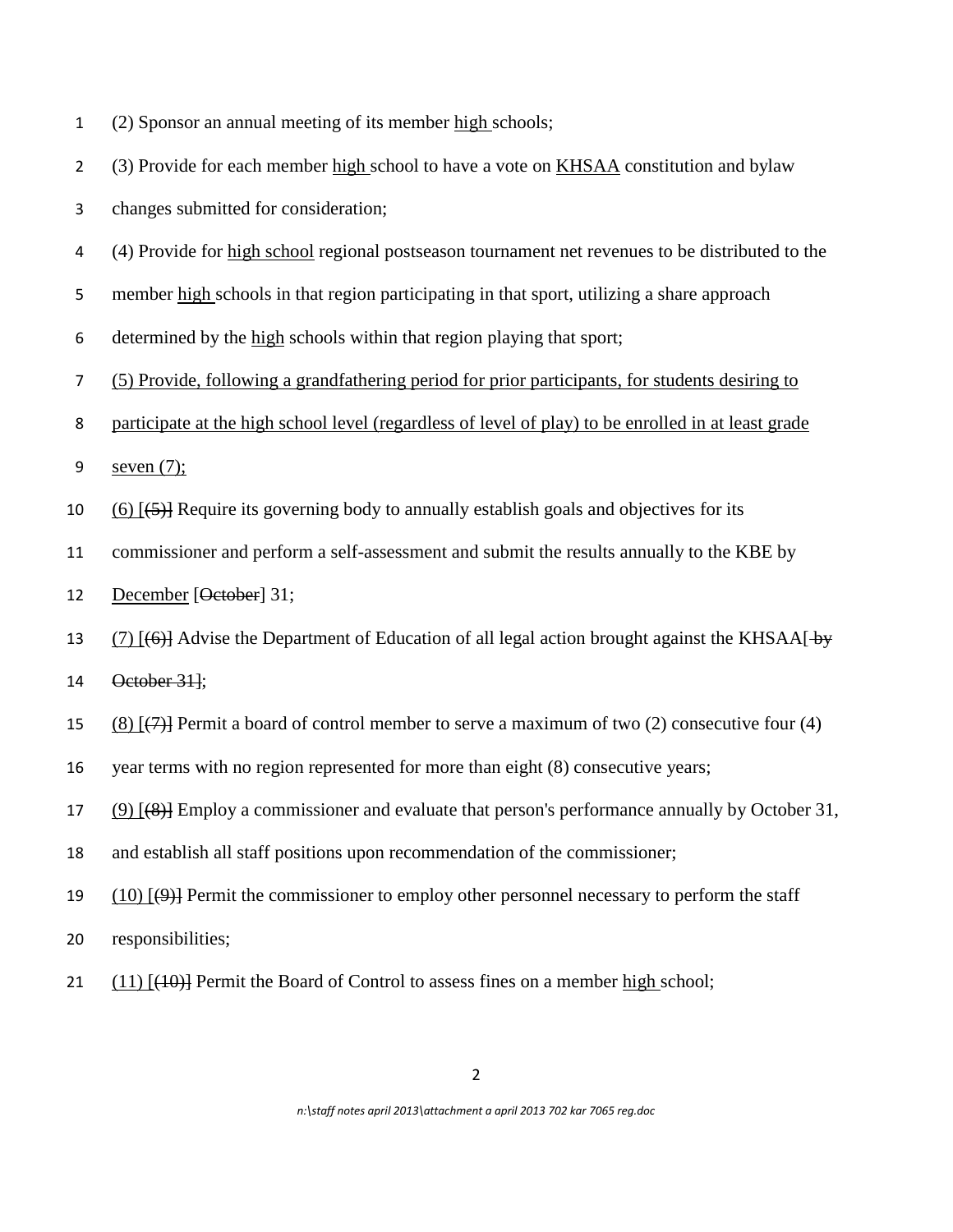(12) [(11)] Utilize a trained independent hearing officer instead of an eligibility committee for an athletic eligibility appeal;

 (13) [ $(12)$ ] Establish a philosophical statement of principles to use as a guide in an eligibility case;

(14) [(13)] Conduct continual cycles of field audits of the association's entire high school

membership such that each high school is audited over a five (5) year period regarding each

school's compliance with 20 U.S.C. Section 1681 (Title IX) and submit annual summary reports

8 including the highlighting of any potential deficiencies in OCR compliance [on a regular (not

9 less than three (3) times annually) basis to the Kentucky Board of Education [as requested];

10 (15)  $\left[\frac{(14)}{8}\right]$  As a condition precedent to high school membership, require each member high

school and superintendent to annually submit a written certification of compliance with 20

U.S.C. Section 1681 (Title IX);

 (16) [(15)] Conduct all meetings related to high school athletics in accordance with KRS 61.805 through 61.850;

(17) [(16)] Provide written reports of any investigations into possible violations of statute,

administrative regulation, KHSAA Constitution, bylaws, and other rules governing the conduct

of high school interscholastic athletics conducted by KHSAA or their designees to the

superintendent and principal of the involved school district and school prior to being made

public: and

20 (18)  $[$ (17)] Not punish or sanction, in any manner, a school, student, coach, or administrator for

allowing a student to play in an athletic contest or practice with the team during a time when an

*n:\staff notes april 2013\attachment a april 2013 702 kar 7065 reg.doc*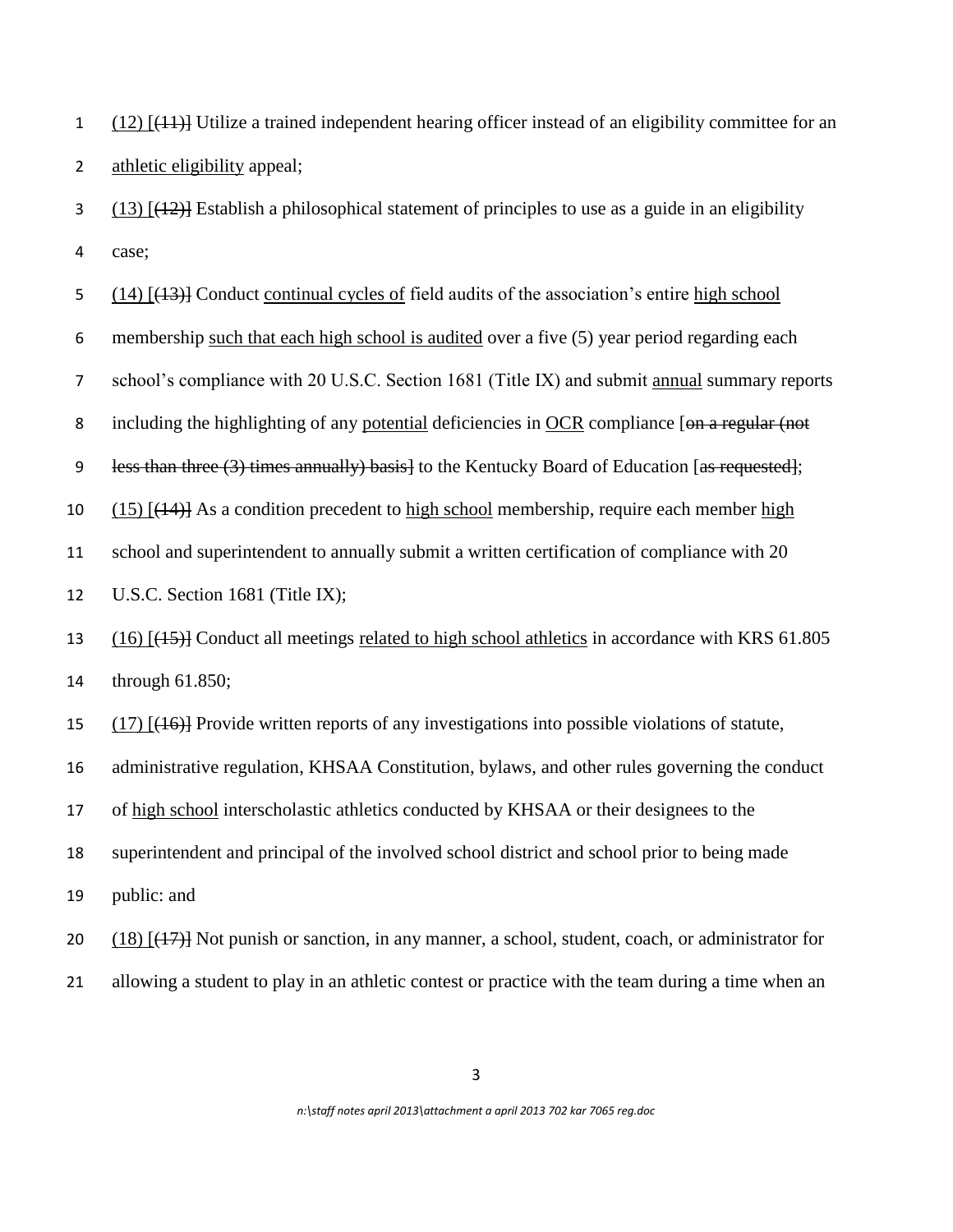- order of a court of competent jurisdiction permits the student to participate or otherwise stays or
- enjoins enforcement of a KHSAA final decision on eligibility.
- Section 3. To remain eligible to maintain the designation as the agent to manage interscholastic
- athletics at the middle school level, the KHSAA shall:
- (1) Implement the following requirements for all participants in middle school athletics and
- distribute these requirements to all middle schools and publish via the KHSAA website:
- (a) Require that any coach (head or assistant, paid or unpaid) desiring to coach interscholastic
- athletics at the middle school level meet the following requirements:
- 1) Shall be 21 years of age;
- 2) Shall not be a violent offender or convicted of a sex crime as defined by KRS 17.165 that is
- classified as a felony;
- 3) Shall submit to a criminal record check under KRS 160.380; and
- 4) Shall have graduated from a public or accredited high school.
- (b) Require the adherence to the following items regarding Safety, Sports Medicine and Risk
- Minimization for all interscholastic athletics at the middle school level:
- 1. Each student, prior to trying for a place on a middle school athletic team shall provide an
- annual medical examination performed and signed by a physician, physician assistant, advanced
- practice registered nurse, or chiropractor (if performed within the professional's scope of
- practice), for each student seeking eligibility to participate in any school athletic activity or sport
- using the form approved for use at the high school level.
- 2. All participants at the middle school level shall adhere to all Sports Medicine policies in use at
- the high school level including:

*n:\staff notes april 2013\attachment a april 2013 702 kar 7065 reg.doc*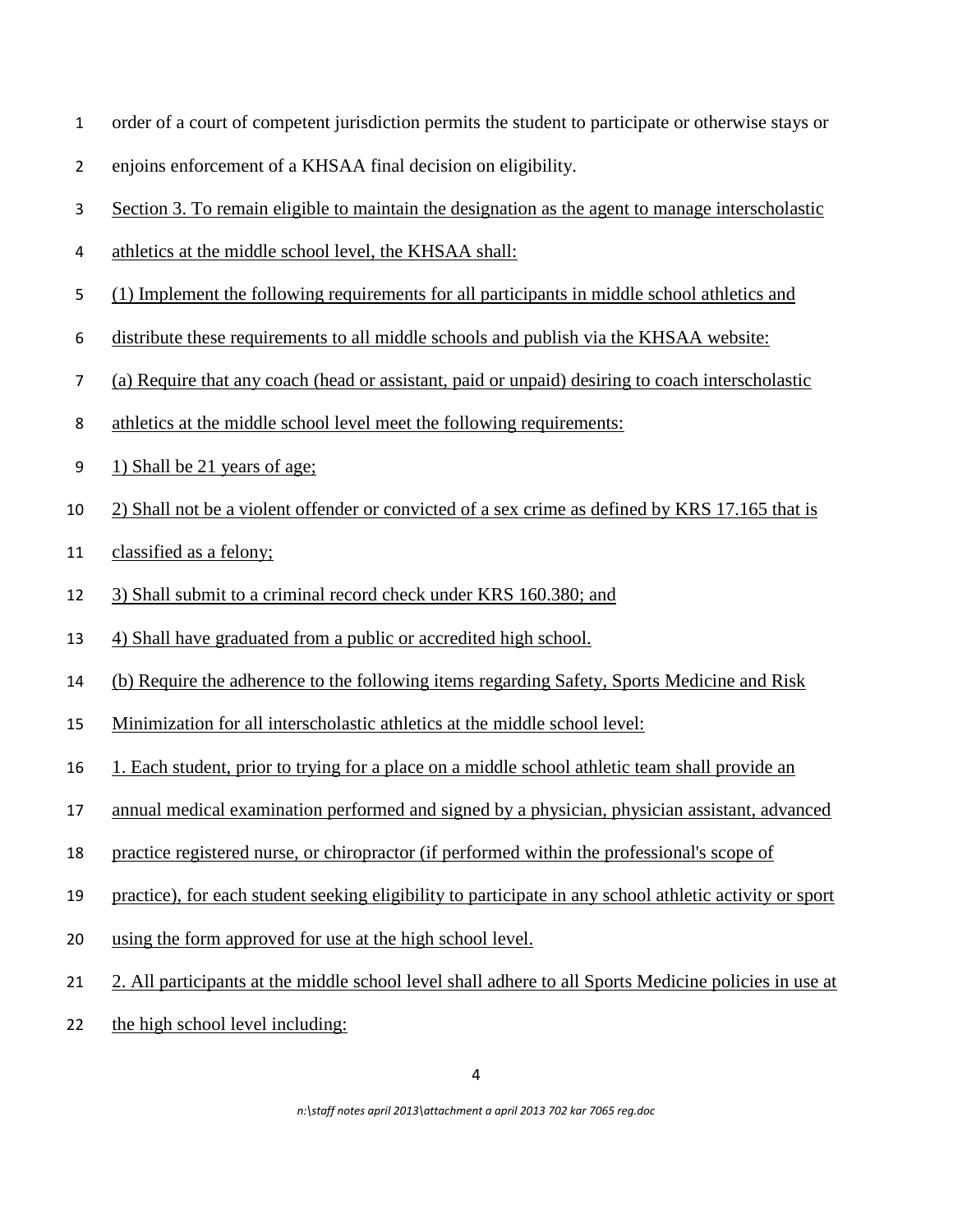- a. Heat Index and Heat Illness programs;
- b. Wrestling Weight Management programs; and
- c. Concussion and other head injury policies.
- (c) Create a permanent Middle School Athletics Advisory Committee. This committee shall:
- 1. Be autonomous with respect to the Board of Control of the KHSAA;
- 2. Be composed of regionally distributed middle school administrators from throughout the state;
- 3. Provide an opportunity for nonprofit athletic groups, parents, and others to participate and
- provide input on the sport, athletic event, or athletes involved in interscholastic activities through
- local school districts;
- 4. Meet not less than twice annually to review current programs and policies; make
- recommendations for changes in statute, regulation or policy related to middle school
- interscholastic athletics, and assist in the development of model guidelines for school, districts,
- conferences and associations to be used in implementing a middle school athletic program; and
- 5. Report regularly to the Commissioner of the KHSAA and issue, in conjunction with the
- Commissioner, a formal written report annually to the Kentucky Board of Education with
- recommendations for changes in statute, regulation or policy;
- (d) Require any organization conducting a school based event at the middle school level to
- submit the following which shall be published on the KHSAA website:
- 1. Financial reports of all sanctioned and approved events sponsored by the organization; and
- 2. Documentation of financial accountability including verification of federal status and tax
- documents including an annual IRS Form 990;

*n:\staff notes april 2013\attachment a april 2013 702 kar 7065 reg.doc*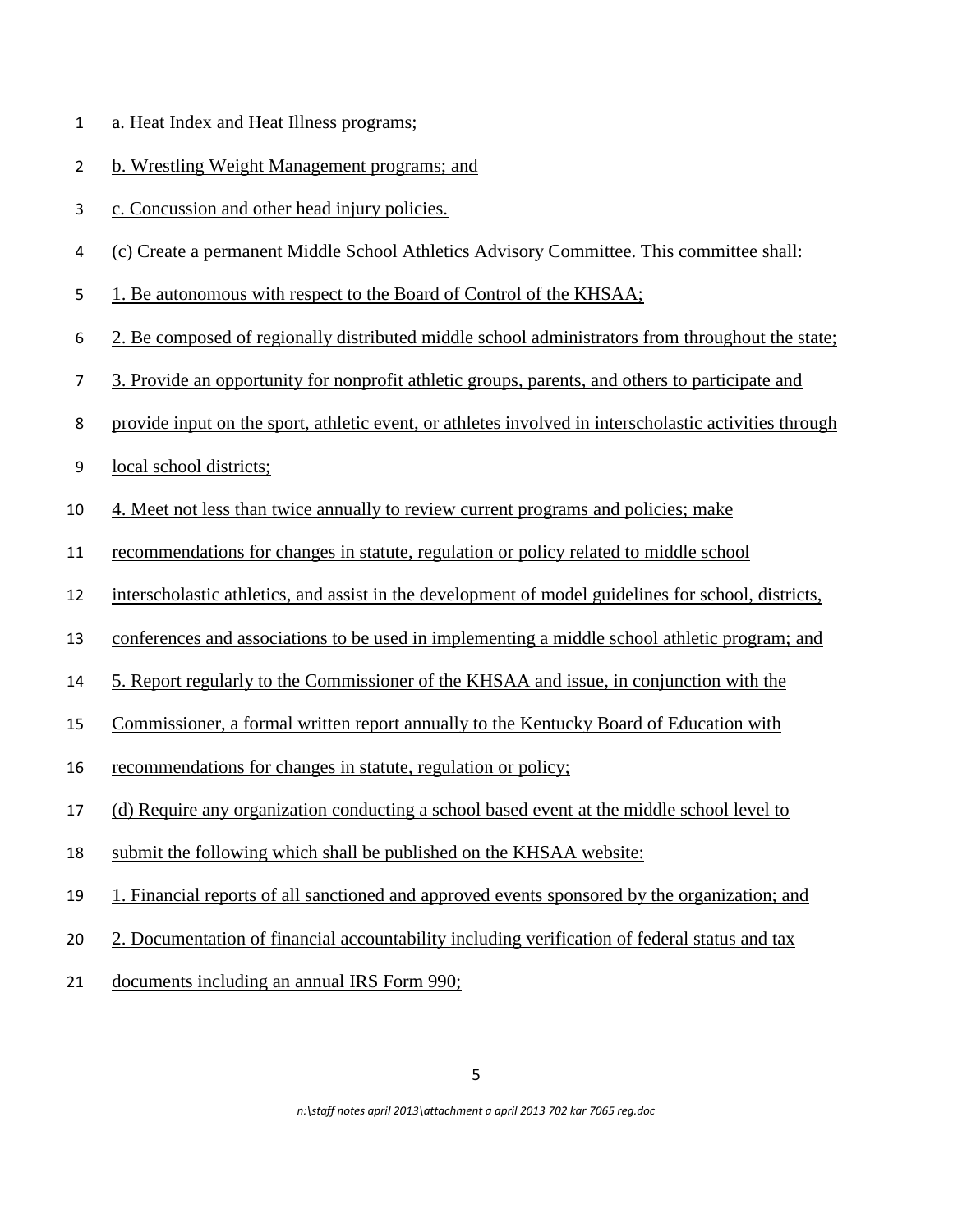| (e) Provide notice to the middle schools related to any program conducted by KHSAA related to |
|-----------------------------------------------------------------------------------------------|
|-----------------------------------------------------------------------------------------------|

- 2 educating school administrators about the provisions of Title IX;
- (f) Provide a mechanism to facilitate the monitoring and tracking capabilities for the middle
- schools to ensure compliance with the provisions of KRS 160.445, and other requirements for
- coaches at the middle school level;
- (g) Require that no student be able to compete in middle school competition that is repeating a
- grade for any reason;
- (h) Require each school/school district/conference or association of schools to develop rules and
- limitations regarding student participation to include:
- 10 1. A defined age limitation for participating students;
- 2. A policy regarding the participation of students below grade six (6);
- 3. A limitation on practice time prior to the season in any sport or sport activity, such limit not to
- exceed the practice time adopted for play at the high school level;
- 4. A limitation on the number of scrimmages and regular contests in each sport or sport-activity,
- such limit not to exceed the allowable number of contests for that sports or sport-activity at the
- high school level; and
- 5. A limitation on the length of the competitive season in each sport or sport-activity, including
- any invitational activity following the season, such limit not to exceed the allowable number of
- 19 contests for that sports or sport-activity at the high school level;
- (i) Conduct all meetings related to middle school athletics in accordance with KRS 61.805
- 21 through 61.850;

*n:\staff notes april 2013\attachment a april 2013 702 kar 7065 reg.doc*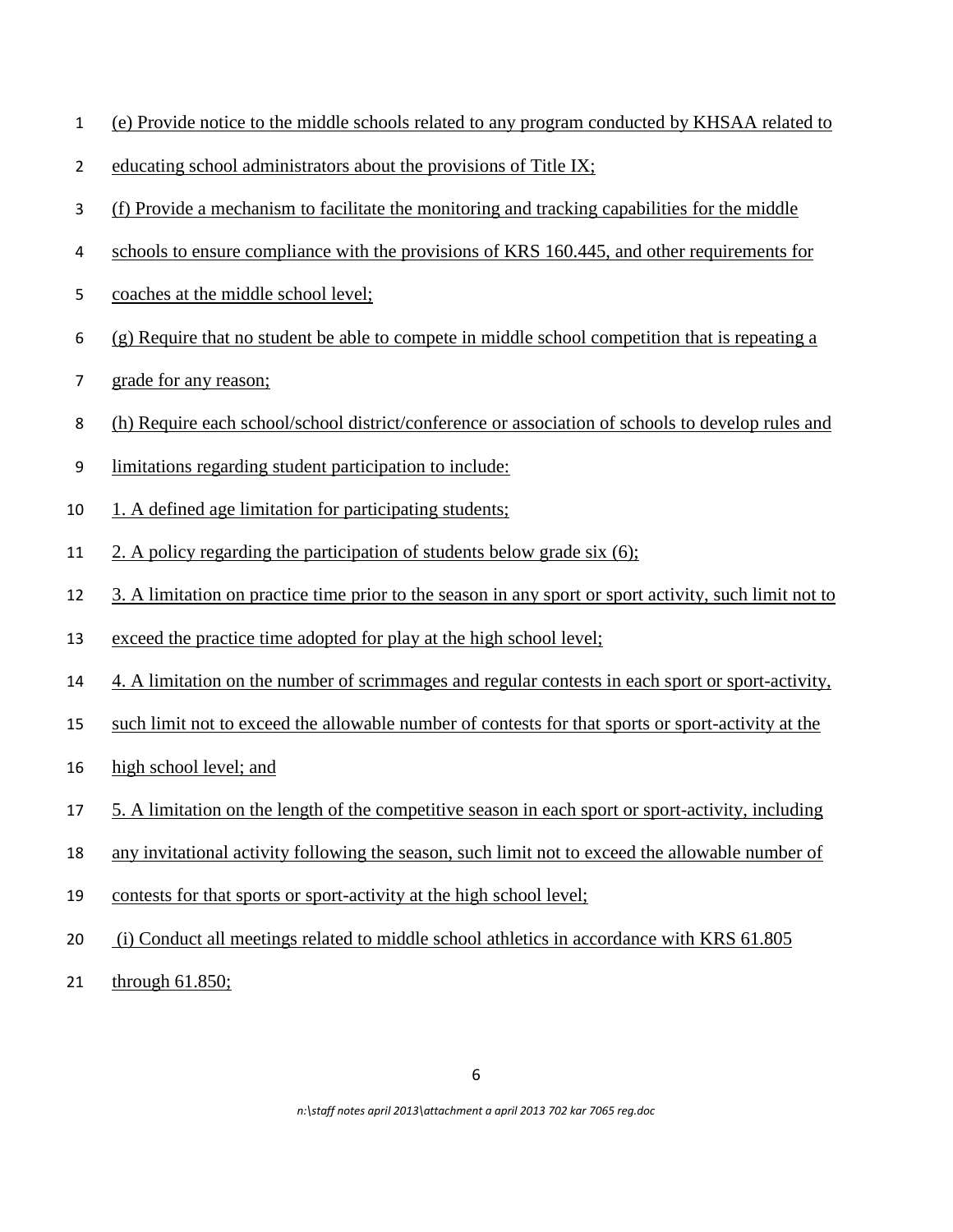- (j) Require that the common schools at the middle school level may only compete in contests
- against schools that adhere to these provisions;
- (k) Issue an annual report to the Kentucky Board of Education on the status of interscholastic
- 4 athletics at the middle school level, including any recommendations for changes in statute,
- regulation or policy.
- Section 4[3]. Financial Planning and Review Requirements.
- (1) KHSAA shall annually submit the following documents to the KBE by October 31:
- (a) Draft budget for the next two (2) fiscal years, including the current year;
- (b) End-of-year budget status report for the previous fiscal year;
- (c) Revisions to the KHSAA Strategic Plan as a result of an annual review of the plan by the
- KHSAA governing body;
- (d) A summary report of operations including summaries of financial, legal, and administrative
- actions taken and other items ongoing within KHSAA. This report shall also include a summary
- of items affecting:
- 1. Athletic appeals and their disposition including the name of the individual, grade, school, and
- the action taken by KHSAA;
- 2. Eligibility rules;
- 3. Duties of school officials;
- 4. Contests and contest limitations;
- 5. Requirements for officials and coaches; and

*n:\staff notes april 2013\attachment a april 2013 702 kar 7065 reg.doc*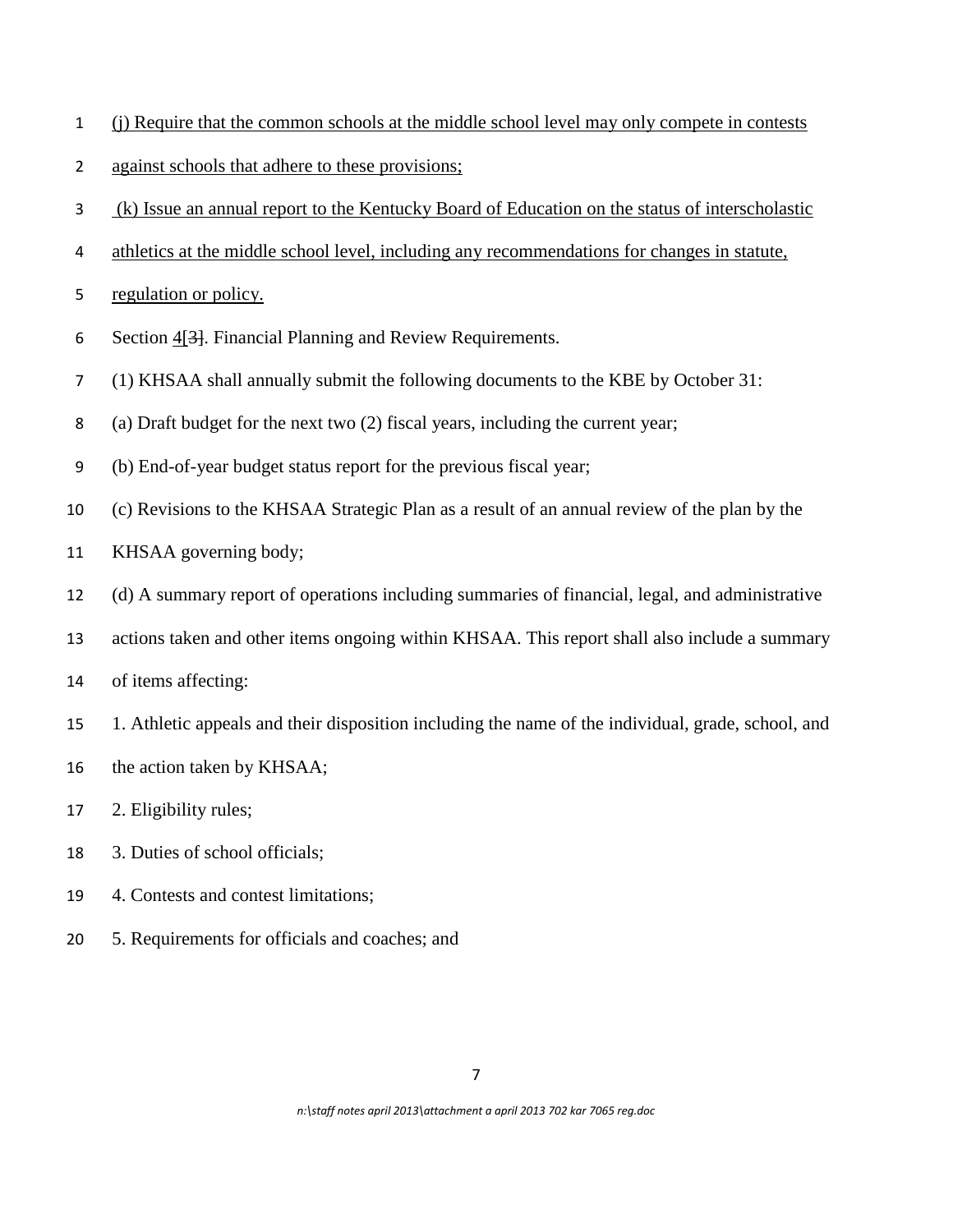|  |  |  |  |  | 6. Results of a biennial review of its bylaws that results in a recommendation for a change, |
|--|--|--|--|--|----------------------------------------------------------------------------------------------|
|--|--|--|--|--|----------------------------------------------------------------------------------------------|

directing any proposals for change in association rules to be considered for vote by the member

- schools at the next legislative opportunity; and
- (e) A review of all items which have been submitted to the membership for approval through the
- processes established in the KHSAA Constitution and the result of the voting on those issues.
- (2) The KHSAA shall annually submit at the next meeting of the Kentucky Board of Education
- 7 following receipt and adoption by the Board of Control, [by December 31], audited financial
- statements with the KHSAA Commissioner's letter addressing exceptions or notes contained in
- management correspondence, if any.
- Section 5[4]. The materials incorporated by reference in Section 5 shall apply to middle and high
- school interscholastic athletics in Kentucky.
- Section 6[5]. Incorporation by Reference. (1) The following material is incorporated by
- reference:
- (a) "KHSAA Constitution", 4/2013 [4/2009];
- (b) "KHSAA Bylaws", 4/2013 [5/2012];
- (c) "KHSAA Due Process Procedure", 4/2013 [5/2012];
- (d) "KHSAA Board of Control Policies", 4/2013 [5/2012];
- (e) "KHSAA Officials Division Guidebook", 4/2013 [5/2012];
- (f) "KHSAA Form BA101- Baseball Pitching Limitation", 4/2009;
- (g) "KHSAA Form FB102- Football Financial Report", 9/7/2009;
- (h) "KHSAA Form FB103- Football Spring Football Practice", 4/2011;
- 22 (i) "KHSAA Form FB109- Football Scrimmage Report", 7/2009;

*n:\staff notes april 2013\attachment a april 2013 702 kar 7065 reg.doc*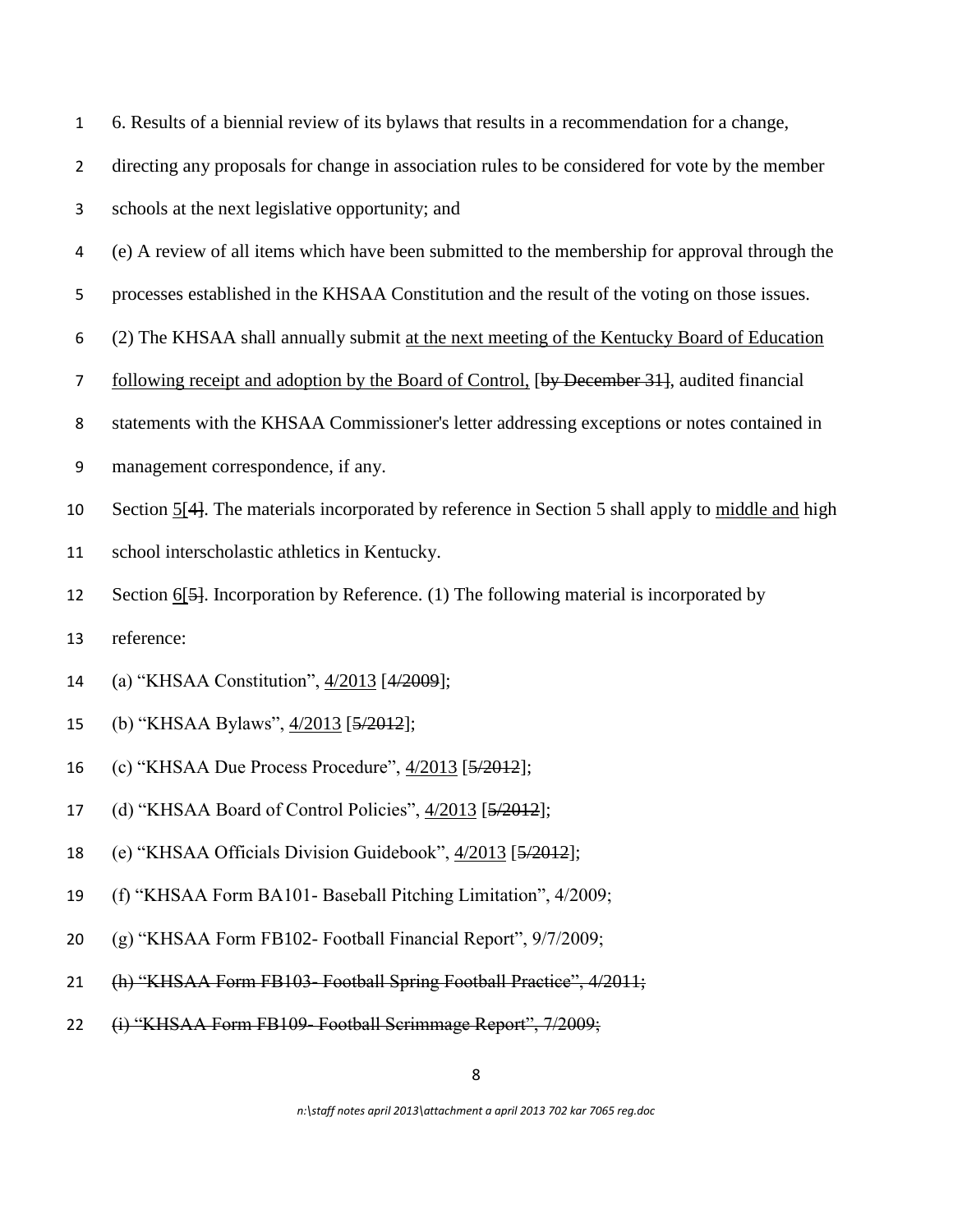- (j) "KHSAA Form FB122- Football Contact Practice Log", 6/2009;
- (k) "KHSAA Form GE1- Membership Renewal", 4/2013 [3/2012];
- 3 (l) "KHSAA Form GE2- New Membership Application", 4/2013 <del>[3/2012]</del>;
- (m) "KHSAA Form GE3- Participation List", 4/2009;
- (n) "KHSAA Form GE4- Physician & Parental Permission Form", 4/2013;
- (o) "KHSAA Form GE6- Domestic Transfer", 4/2013 [3/2012];
- (p) "KHSAA Form GE7- Non Domestic Eligibility ",4/2013 [3/2012];
- (q) "KHSAA Form GE14- Contract for Athletic Contests", 4/2009;
- (r) "KHSAA Form GE16- Statutory Waiver of Bylaw 3", 3/2012;
- (s) "KHSAA Form GE18- Survey for Sports Offerings", 3/2012;
- (t) "KHSAA Form GE19-Title IX Procedures Verification", 5/2011;
- (u) "KHSAA Form GE20- Heat Index Record", 4/2009;
- (v) "KHSAA Form GE26- Financial Aid Report", 5/2011;
- (w) "KHSAA Form GE35- Waiver 20 Day Notice", 5/2011;
- (x) "KHSAA Form GE36- Add. Info for Appeal", 5/2011;
- (y) "KHSAA Form GE39- Report of Need Based Financial Aid Awarded", 5/2011;
- (z) "KHSAA Form GE40- Request for a Statutory Waiver of Bylaw 27", 2/2012;
- (aa) "KHSAA Form GE52- District Tournament Financial Report", 5/2011;
- (bb) "KHSAA Form GE53- Region Tournament Financial Report", 3/2012;
- (cc) "KHSAA Form GE69- Waiver 15 Day Exceptions", 5/2011;
- (dd) "KHSAA Form SO103- Soccer Section/SubSection Financial Report", 5/2011;
- (ee) "KHSAA Form T1- Title IX Accom. Of Interests & Abilities", 5/2011;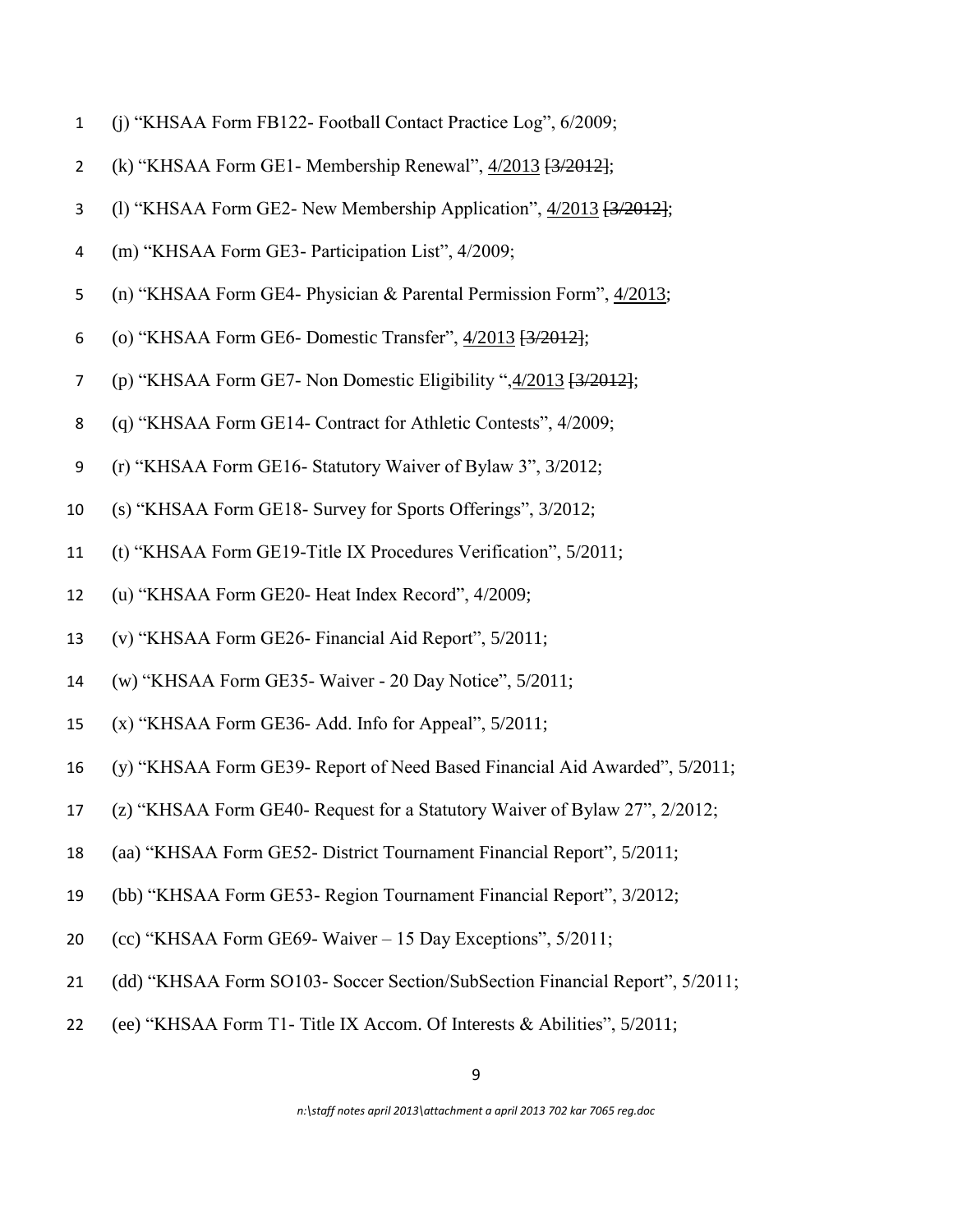- (ff) "KHSAA Form T2- Title IX Accom. Of Interests & Abilities", 5/2011;
- (gg) "KHSAA Form T3- Title IX Accom. Of Interests & Abilities", 5/2011;
- (hh) "KHSAA Form T35- Title IX Actual Expenditures Comparison 1 + Booster Club", 4/2013
- 4  $[5/2011]$ ;
- (ii) "KHSAA Form T36- Title IX Actual Expenditures Comparison 2 + Booster Club", 5/2011;
- (jj) "KHSAA Form T4- Title IX Accom. Of Interests & Abilities", 5/2011;
- (kk) "KHSAA Form T41- Title IX Athletics Audit Checklist", 5/2011;
- 8 (ll) "KHSAA Form T50- [<del>Title IX</del>] Title IX Re-Visit ", 5/2011;
- (mm) "KHSAA Form T60- Title IX Corrective Action", 5/2011;
- (nn) "KHSAA Form T61- Title IX Interscholastic Athletics Student Survey", 5/2011;
- (oo) "KHSAA Form T63- Title IX Interscholastic Athletics Survey", 5/2011;
- (pp) "KHSAA Form T70- Title IX Participation Opportunities", 5/2011;
- (qq) "KHSAA Form T71- Title IX Benefits Summary 1", 5/2011;
- (rr) "KHSAA Form T72- Title IX Benefits Summary 2", 5/2011;
- (ss) "KHSAA Form T73- Title IX Re-Visit Publicity Support Group", 5/2011;
- (tt) "KHSAA Form T74- Title IX Re-Visit Corrective Action Summary Chart", 5/2011;
- (uu) "KHSAA Form WR101- Wrestling Permission Form", 12/2009;
- (vv) "KHSAA Form WR111- Wrestling Skin Condition & Unconscious", 5/2011; and
- (ww) "KHSAA Form WR126- Wrestling Weight Certif. Program Assessor", 3/2012.
- (2) This material may be inspected, copied, or obtained, subject to applicable copyright law, at
- the Office of Legal and Legislative Services, Department of Education, First Floor, Capital Plaza
- Tower, Frankfort, Kentucky 40601, Monday through Friday, 8 a.m. to 4:30 p.m.